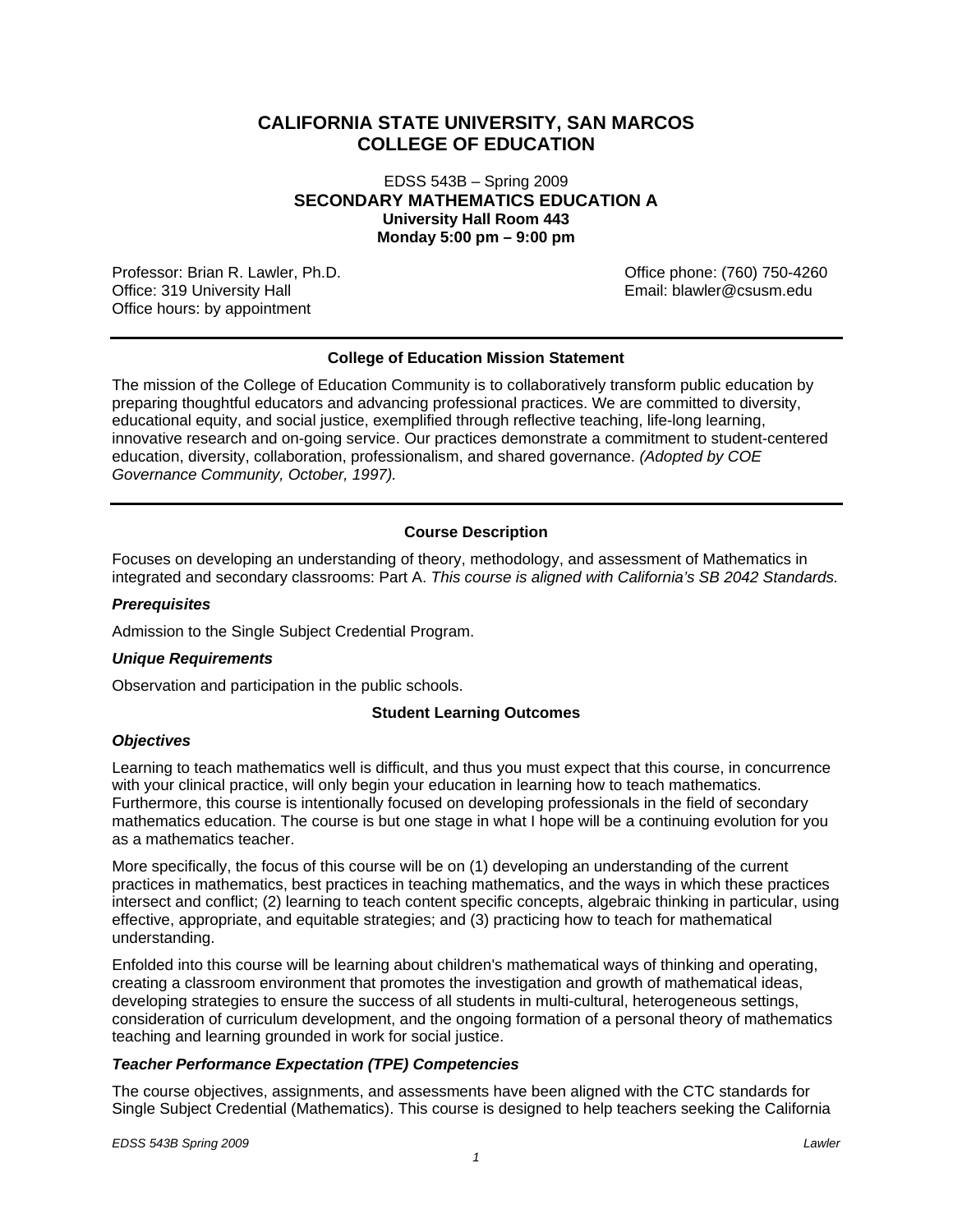Single Subject Credential (Mathematics) to develop the skills, knowledge, and attitudes necessary to assist schools and district in implementing effective programs for all students. The successful candidate will be able to merge theory and practice in order to realize a comprehensive and extensive educational program for all students.

The following TPEs are given primary emphases:

- TPE 1b Subject Specific Pedagogical Skills for Single Subject Teaching (Mathematics)
- TPE 2 Monitoring Student Learning During Instruction

The following TPEs are given secondary emphases:

- TPE 3 Interpretation and use of assessments
- TPE 4 Making content accessible
- TPE 5 Student engagement
- TPE 6c Developmentally appropriate practices in grades 9-12
- TPE 6d Developmentally appropriate teaching practices for special education: teaching the special education population in the general education environment
- TPE 7 Teaching English learners
- TPE 8 Learning about students
- TPE 9 Instructional planning
- TPE 10 Instructional time
- TPE 11 Social environment
- TPE 13 Professional growth
- TPE 14 Educational technology in teaching and learning
- TPE 15 Social justice and equity

### *California Teacher Performance Assessment (CalTPA)*

Beginning July 1, 2008 all California credential candidates must successfully complete a state-approved system of teacher performance assessment (TPA), to be embedded in the credential program of preparation. At CSUSM this assessment system is called the CalTPA or the TPA for short.

To assist your successful completion of the TPA a series of informational seminars are offered over the course of the program. TPA related questions and logistical concerns are to be addressed during the seminars. Your attendance to TPA seminars will greatly contribute to your success on the assessment.

Additionally, COE classes use common pedagogical language, lesson plans (lesson designs), and unit plans (unit designs) in order to support and ensure your success on the TPA and more importantly in your credential program.

The CalTPA Candidate Handbook, TPA seminar schedule, and other TPA support materials can be found on the COE website: http://www.csusm.edu/coe/CalTPA/ProgramMaterialsTPA.html

#### *Students with Disabilities Requiring Reasonable Accommodations*

Students with disabilities who require reasonable accommodations must be approved for services by providing appropriate and recent documentation to the Office of Disable Student Services (DSS). This office is located in Craven Hall 5205, and can be contacted by phone at (760) 750-4905, or TTY (760) 750-4909. Students authorized by DSS to receive reasonable accommodations should meet with their instructor during office hours or, in order to ensure confidentiality, in a more private setting.

## *Authorization to Teach English Learners*

This credential program has been specifically designed to prepare teachers for the diversity of languages often encountered in California public school classrooms. The authorization to teach English learners is met through the infusion of content and experiences within the credential program, as well as additional coursework. Students successfully completing this program receive a credential with authorization to teach English learners. *(Approved by CCTC in SB 2042 Program Standards, August 02)*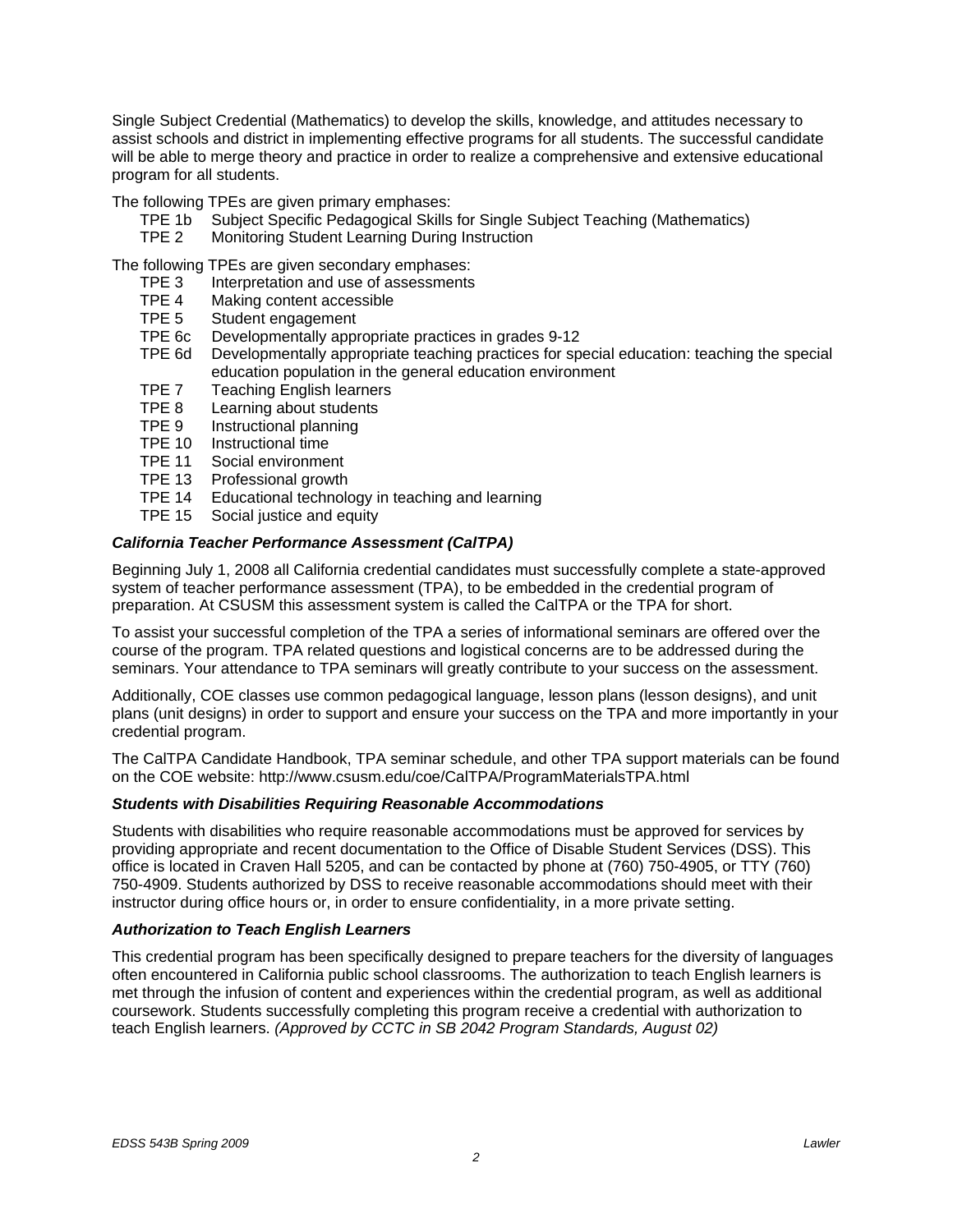## **Course Requirements**

## *Required Texts*

- Abbot, E. A. (1992). *Flatland: A romance of many dimensions.* Dover. (Originally published in 1884.) [\$3.99]
- California Department of Education (2005). *Mathematics framework for California public schools: Kindergarten through grade twelve*. Sacramento, CA: Author. [http://www.cde.ca.gov/ci/ma/cf/ index.asp]
- Cohen, E. G. (1994). *Designing groupwork: Strategies for the heterogeneous classroom*. New York: Teachers College Press. [\$19.95]
- Driscoll, M. J. (2007). *Fostering geometric thinking: A guide for teachers, grades 5-10*. Portsmouth, N.H.: Heinemann. [\$24.50]
- Fendel, D. M., Resek, D., Alper, L., & Fraser, S. (1997). *Interactive Mathematics Program Year 3: The Orchard Hideout Teacher's Guide*. Berkeley: Key Curriculum Press. [purchase by phone, view online http://www.keypress.com/x5480.xml, \$24.95]
- National Council of Teachers of Mathematics (2000). *Principles and standards for school mathematics*. Reston, VA: Author. An overview of this document can be found at http://standards.nctm.org/ (NCTM members have full access).

STAR Test Blueprints for Standards Items: http://www.cde.ca.gov/ta/tg/sr/blueprints.asp

\*Several other readings are required and will be available for download.

## *Additional Required Materials*

- Electronic or Paper method to submit work during class
- Graphing calculator, or equivalent technology, available in class
- WebCT access

## *Key Assignments*

*1. Flatland Lesson* (15%) – Working in small groups, teacher candidates will design a lesson (likely to last more than one day) based upon the book *Flatland.* This project will involve two main components, an overview of the entire lesson and a sample one-day lesson plan. The lesson plan will be submitted utilizing the 4-column design, and will reflect the intentions of the *Thinking Through a Lesson Protocol*. In this assignment, you will begin to move beyond the simple borders of the 4-column design in order to appropriately respond to the prompts of the *Thinking Through a Lesson Protocol.* 

*2. Professional Reading* (5%) – Students will select an article from a professional mathematics education journal to read, summarize, and present to colleagues in the course.

*3. Interview* (10%) – In a small group, teacher candidates will design prompts and/or a task to interview a student, grades 6-10. This interview protocol will be designed to further understand something about the student's geometric ways of thinking. Each of you will carry out an actual student-interview based on this protocol. You will return to your group to analyze the students' replies. The purpose of this activity is to get you to begin thinking about students' mathematical understanding, to learn how to effectively pose questions and interpret the meaning of students' answers, and to provide you with an opportunity to interact with students about mathematics.

*4. Mathematics and Social Justice Lesson* (15%) – Working individually, teacher candidates will locate and share a sample mathematics lesson embedded in a theme of social justice. You will compose an appropriate introduction to and overview of the lesson (which may be designed to last more than one day). You will also construct a lesson plan, based upon the 4-column format, for one day of this lesson. This one-day lesson plan should exhibit thoughtful consideration of the questions posed in the *Thinking Through a Lesson Protocol.* This lesson overview and specific lesson plan will be shared with your classmates. As a result, each of us will have several lessons available in our resources.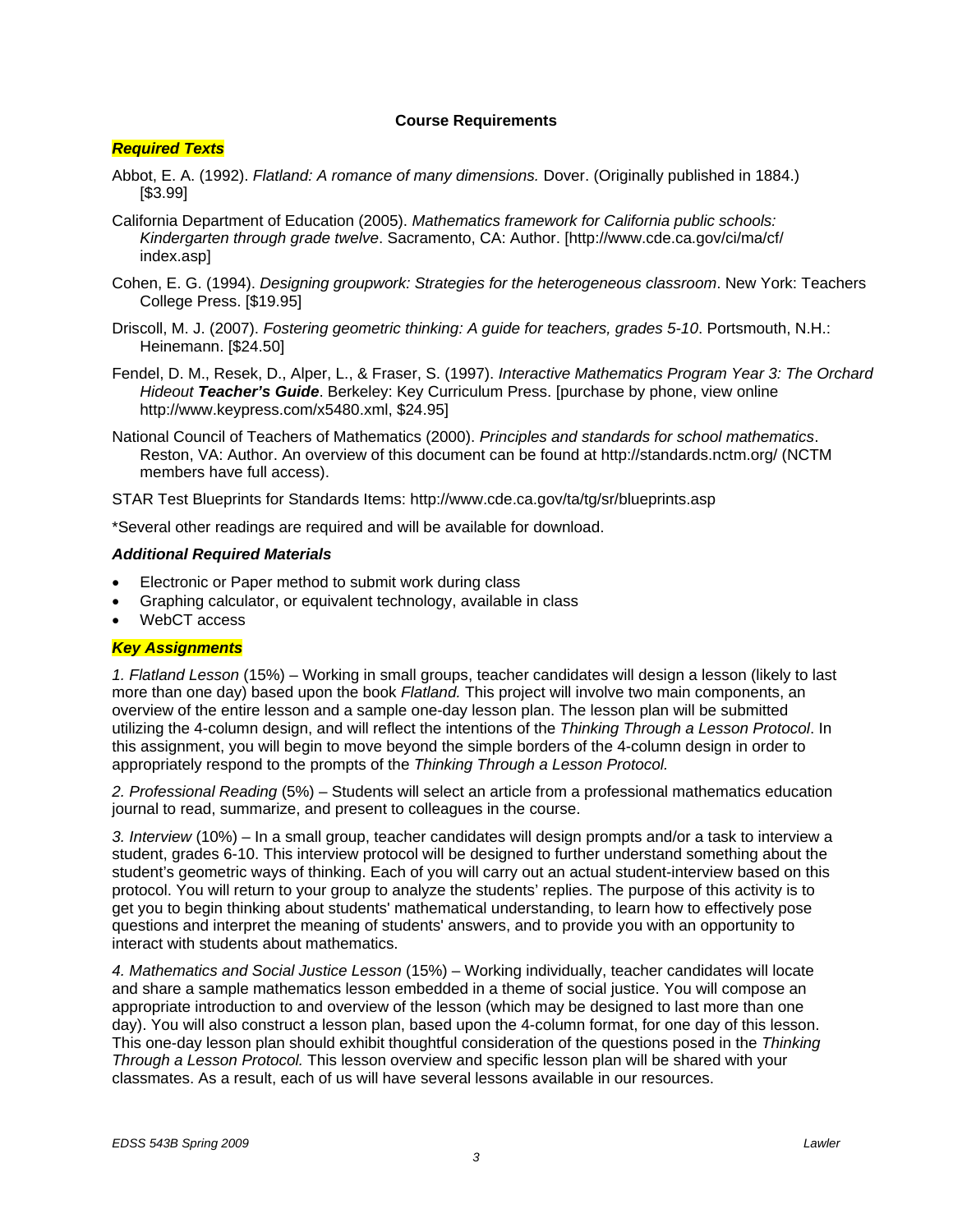*5. Problem of the Week Rubric* (10%) – During the semester, teacher candidates will investigate 3 openended mathematical problems. Each of you will be asked to initiate and lead classroom discussion (10-15 min.) of the problem by sharing your thinking about the task. At the end of the course, you will each design a specific rubric to score and provide feedback to students on one of the POWs.

*6. Orchard Hideout Portfolio* (5%) – Teacher candidates will complete a portfolio of their mathematical investigation into the unit problem posed in *Orchard Hideout*. The format will match the structure assigned high school students at the conclusion of the unit.

*7. Portfolio of Weekly Assignments* (20%) – As ongoing homework, students will read, do mathematics, and write weekly in conjunction with class experiences and activities. The responses to these assignments do not need to be highly formal or polished, and lengths will vary. The emphases should be on noting your thinking while in the moments of thinking. You will record your thought processes, reactions, reflections, connections, new questions, etc. Some of these responses may be submitted each week, some will remain in your possession. Key for this course assignment is the portfolio that will be turned in at the end of the semester; the responses described above will be assembled into a portfolio that includes a cover letter and table of contents, orienting the reader to 3 responses in particular that point to the important components of the course.

*8. Personalized Project* (20%) – This final assignment is intended to encourage a study of a topic in mathematics education of personal interest. Students will present their learnings through a professional teaching journal style "article", to be submitted to the teacher, and share their topic with classmates in a semester concluding poster session Details for this project will be provided in class.

## *Grading Standards*

Grades will be based on the following grading scale:

| A | . | 90        | $\overline{\phantom{0}}$ | 100% |
|---|---|-----------|--------------------------|------|
| B | . | 80        | $\overline{\phantom{a}}$ | 89%  |
| C | . | 70        | $\overline{\phantom{0}}$ | 79%  |
| D | . | 60        | $\overline{\phantom{0}}$ | 69%  |
| F |   | Below 60% |                          |      |

Unless *prior arrangements* have been agreed to with the instructor, work submitted late, but within one week of the due date will be reduced by one letter grade, and work received over one week late will receive no credit.

## *College of Education Attendance Policy*

COE Governance Community, December, 1997). Due to the dynamic and interactive nature of courses in the College of Education, all students are expected to attend all classes and participate actively. At a minimum, students must attend more than 80% of class time, or s/he may not receive a passing grade for the course at the discretion of the instructor. *Individual instructors may adopt more stringent attendance requirements*. Should the student have extenuating circumstances, s/he should contact the instructor as soon as possible. *(Adopted by the* 

*Attendance and Participation:* Due to the fast paced and highly interactive nature of the course, regular attendance and full participation are expected; teaching and learning are difficult, if not impossible, if one is not present for and engaged in the process. Therefore, the above COE Attendance Policy is amplified as follows:

- Missing more than one class meeting will result in the reduction of one letter grade.
- Arriving late or leaving early on more than two occasions will result in the reduction of one letter grade.

Please inform the instructor *prior* to an absence.

## *All-University Writing Requirement*

All CSU students must demonstrate competency in writing skills as a requirement for graduation. At California State University San Marcos, students complete the graduation writing assessment through the All-University Writing Requirement. This requirement mandates that every course at the University must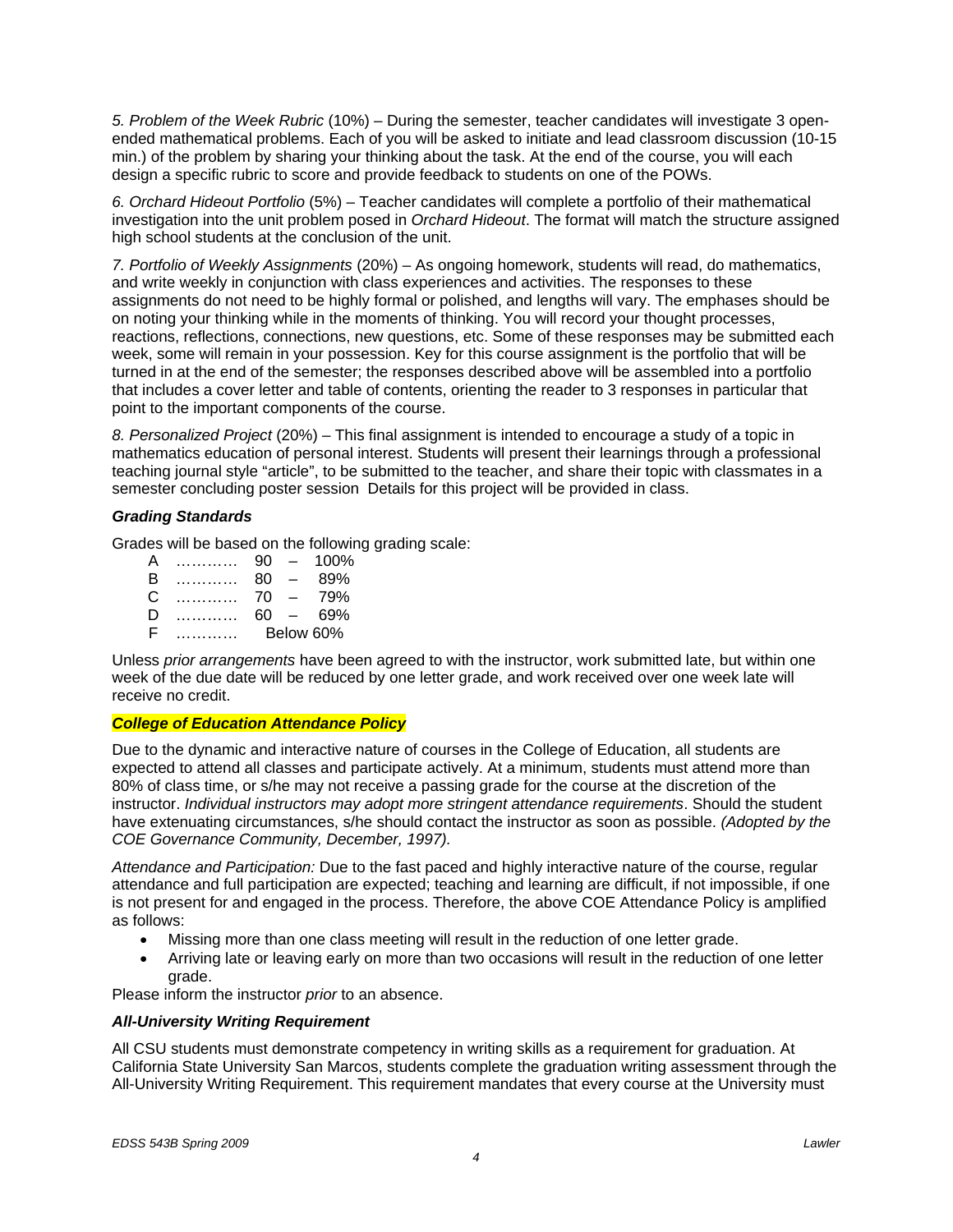have a writing component of at least 2,500 words (approximately 10 pages). The assignments for this course meet this requirement.

## *CSUSM Academic Honesty Policy*

"Students will be expected to adhere to standards of academic honesty and integrity, as outlined in the Student Academic Honesty Policy. All written work and oral presentation assignments must be original work. All ideas/materials that are borrowed from other sources must have appropriate references to the original sources. Any quoted material should give credit to the source and be punctuated with quotation marks.

Students are responsible for honest completion of their work including examinations. There will be no tolerance for infractions. If you believe there has been an infraction by someone in the class, please bring it to the instructor's attention. The instructor reserves the right to discipline any student for academic dishonesty in accordance with the general rules and regulations of the university. Disciplinary action may include the lowering of grades and/or the assignment of a failing grade for an exam, assignment, or the class as a whole."

Incidents of Academic Dishonesty will be reported to the Dean of Students. Sanctions at the University level may include suspension or expulsion from the University. Consult the University catalog for further questions about academic honesty.

*Plagiarism:* As an educator, it is expected that each student will do his/her own work, and contribute equally to group projects and processes. Plagiarism or cheating is unacceptable under any circumstances. If you are in doubt about whether your work is paraphrased or plagiarized see the Plagiarism Prevention for Students website http://library.csusm.edu/plagiarism/index.html. When relying on supporting documents authored by others, cite them clearly and completely using American Psychological Association (APA) manual, 5th edition.

## *Use of Technology*

Students are expected to demonstrate competency in the use of various forms of technology (i.e. word processing, electronic mail, WebCT6, use of the Internet, and/or multimedia presentations). Specific requirements for course assignments with regard to technology are at the discretion of the instructor. Keep a digital copy of all assignments for use in your teaching portfolio. All assignments will be submitted online, and some will be submitted in hard copy as well. Details will be given in class.

## *Electronic Communication Protocol*

Electronic correspondence is a part of your professional interactions. If you need to contact the instructor, e-mail is often the easiest way to do so. It is my intention to respond to all received e-mails in a timely manner. Please be reminded that e-mail and on-line discussions are a very specific form of communication, with their own nuances and etiquette. For instance, electronic messages sent in all upper case (or lower case) letters, major typos, or slang, often communicate more than the sender originally intended. With that said, please be mindful of all e-mail and on-line discussion messages you send to your colleagues, to faculty members in the College of Education, or to persons within the greater educational community. All electronic messages should be crafted with professionalism and care.

Things to consider:

- Would I say in person what this electronic message specifically says?
- How could this message be misconstrued?
- Does this message represent my highest self?
- Am I sending this electronic message to avoid a face-to-face conversation?

In addition, if there is ever a concern with an electronic message sent to you, please talk with the author in person in order to correct any confusion. For more guidance see Core Rules of Netiquette at http://www.albion.com/netiquette/corerules.html.